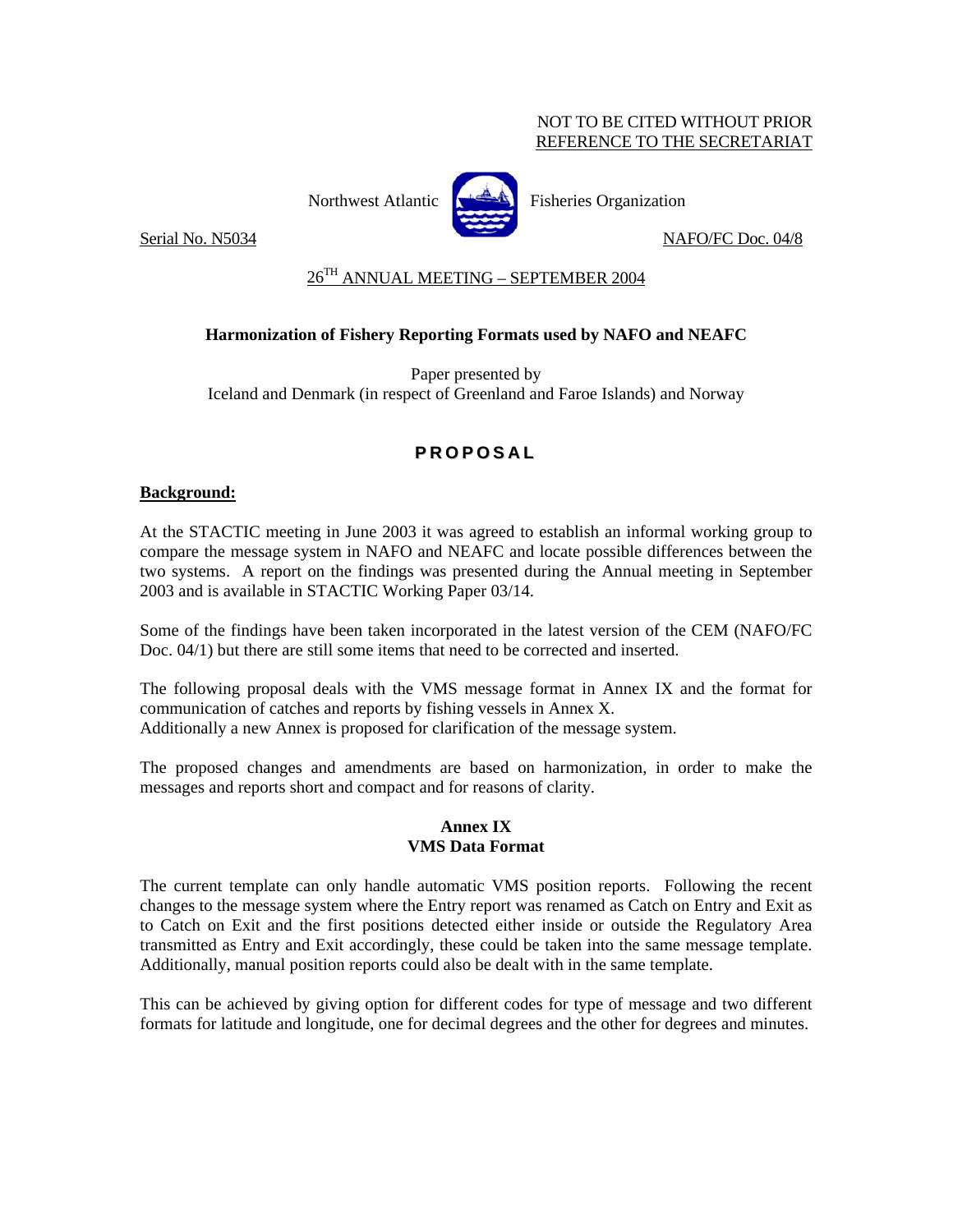The following changes are proposed:

- 1. Sequence Number (SQ) to be set as mandatory with a footnote (1) making it optional in case of a VMS message. By this, manual position report from vessels with a defective satellite tracking system will be sequentially numbered as other messages.
- 2. As it is proposed to use this template for other messages, the Type of Message is proposed to have a footnote (4) where the other types of messages are listed:

| Position        | <b>POS</b> |
|-----------------|------------|
| Entry           | <b>ENT</b> |
| Exit            | EXI        |
| Manual position | MAN        |

- 3. In the current template, the data element Vessel Name and External Registration Number are set as mandatory. It is proposed to change these to optional. There is no need to transmit these every time a position is forwarded since this information is already registered in the databases by the notification message (NOT).
- 4. It is proposed to include the two existing data elements for position in the template. The LT/LG (decimal degree) to be used for automatic VMS messages (footnote 3). LA/LO (degrees and minutes) to be used for manual messages (footnote 2).

Current template includes the data elements Record Date (RD), Record Time (RT) and Record Number (RN). These elements are not found in the templates for communication of catches in Annex X. These are relevant there as well.

The data elements RD, RT and RN are the, date, time and sequence number from the relevant Contracting Party and are to be inserted into the messages and reports received from fishing vessels . It will therefore be proposed to list and describe these separately together with general information on the message format in a new Annex. (See # ??)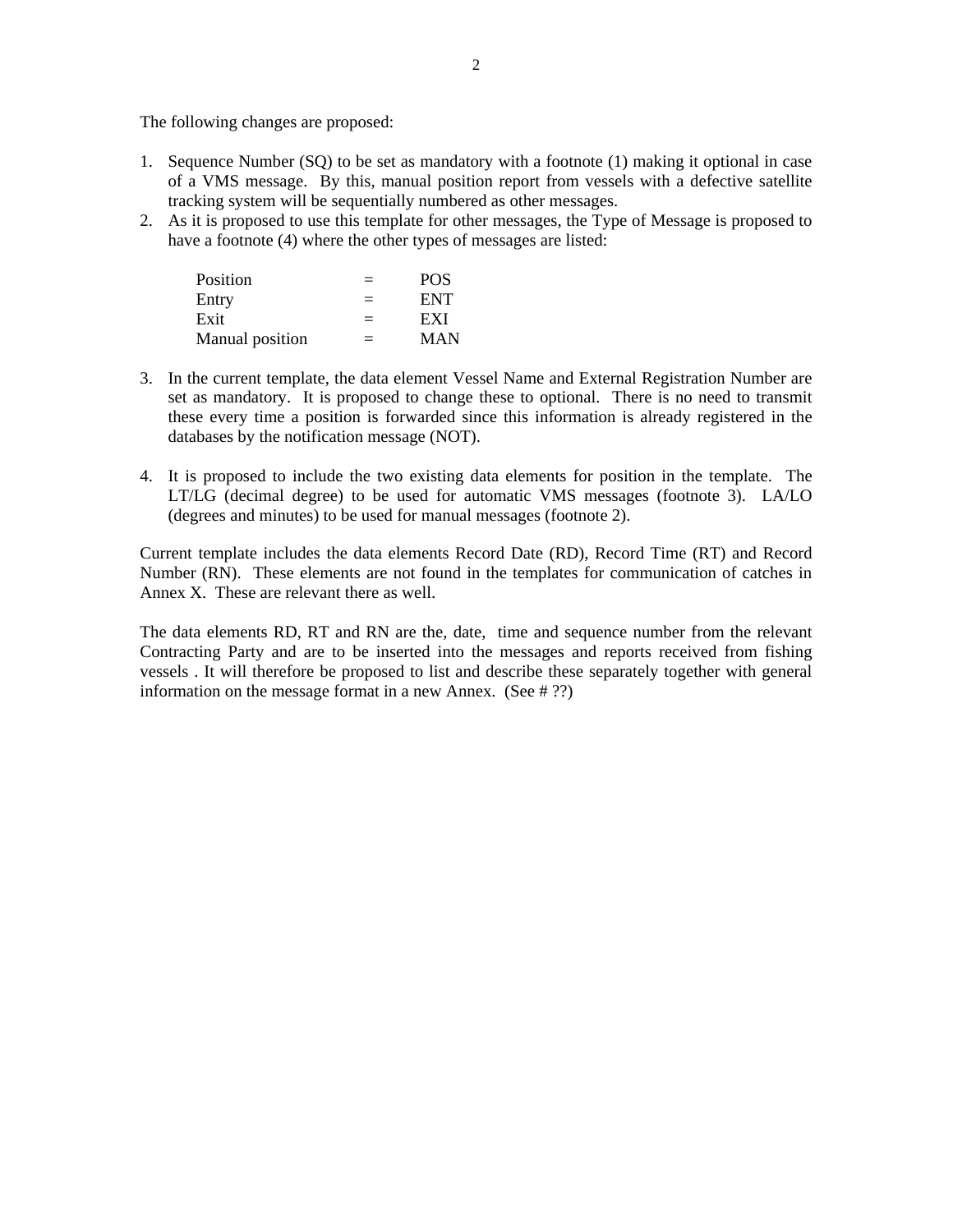#### New Annex IX

The following template and notes are proposed for the VMS Data Format:

| Data Element:                                         | <b>Field</b> | <b>Mandatory</b> | <b>Remarks:</b>                                                                                                  |
|-------------------------------------------------------|--------------|------------------|------------------------------------------------------------------------------------------------------------------|
|                                                       | Code:        | <b>Optional</b>  |                                                                                                                  |
| Start record                                          | <b>SR</b>    | M                | System detail; indicates start of record                                                                         |
| Address                                               | AD           | M                | Message detail; destination; "XNW" for NAFO                                                                      |
| Sequence Number                                       | SQ           | $\overline{M}^1$ | Message detail; message serial number in current year                                                            |
| Type of Message                                       | $TM^4$       | M                | Message detail; message type, "POS" as Position                                                                  |
|                                                       |              |                  | report/message to be communicated by VMS or other<br>means by vessels with a defective satellite tracking device |
| Radio call sign                                       | <b>RC</b>    | M                | Vessel registration detail; international radio call sign of the<br>vessel                                       |
| Trip Number                                           | <b>TN</b>    | $\Omega$         | Activity detail; fishing trip serial number in current year                                                      |
| <b>Vessel Name</b>                                    | <b>NA</b>    | O                | Vessel registration detail; name of the vessel                                                                   |
| <b>Contracting Party</b><br><b>Internal Reference</b> | IR           | $\Omega$         | Vessel registration detail. Unique Contracting Party vessel                                                      |
| Number                                                |              |                  | number as ISO-3 flag state code followed by number                                                               |
| External                                              | <b>XR</b>    | $\Omega$         | Vessel registration detail; the side number of the vessel                                                        |
| Registration                                          |              |                  |                                                                                                                  |
| Number                                                |              |                  |                                                                                                                  |
| Latitude                                              | LA.          | M <sup>2</sup>   | Activity detail; position at time of transmission                                                                |
| Longitude                                             | LO           | M <sup>2</sup>   | Activity detail; position at time of transmission                                                                |
| Latitude (decimal)                                    | <b>LT</b>    | $M^3$            | Activity detail; position at time of transmission                                                                |
| Longitude                                             | LG           | $M^3$            | Activity detail; position at time of transmission                                                                |
| (decimal)                                             |              |                  |                                                                                                                  |
| Date                                                  | DA           | M                | Message detail; date of transmission                                                                             |
| Time                                                  | TI           | M                | Message detail; time of transmission                                                                             |
| End of record                                         | ER           | M                | System detail; indicates end of the record                                                                       |
|                                                       |              |                  |                                                                                                                  |

1 Optional in case of a VMS message<br>
<sup>2</sup> Mandatory for manual messages<br>
<sup>3</sup> Mandatory for VMS messages<br>
<sup>4</sup> Type of message shall be "ENT" for the first VMS message from the Regulatory Area as detected by the FMC of the Contracting Party.

 Type of message shall be "EXI" for the first VMS message from outside the Regulatory Area as detected by the FMC of the Contracting Party, and the values for latitude and longitude are, in this type of message, optional. Type of message shall be "MAN" for reports communicated by vessels with a defective satellite tracking device in accordance with Article 21 (5).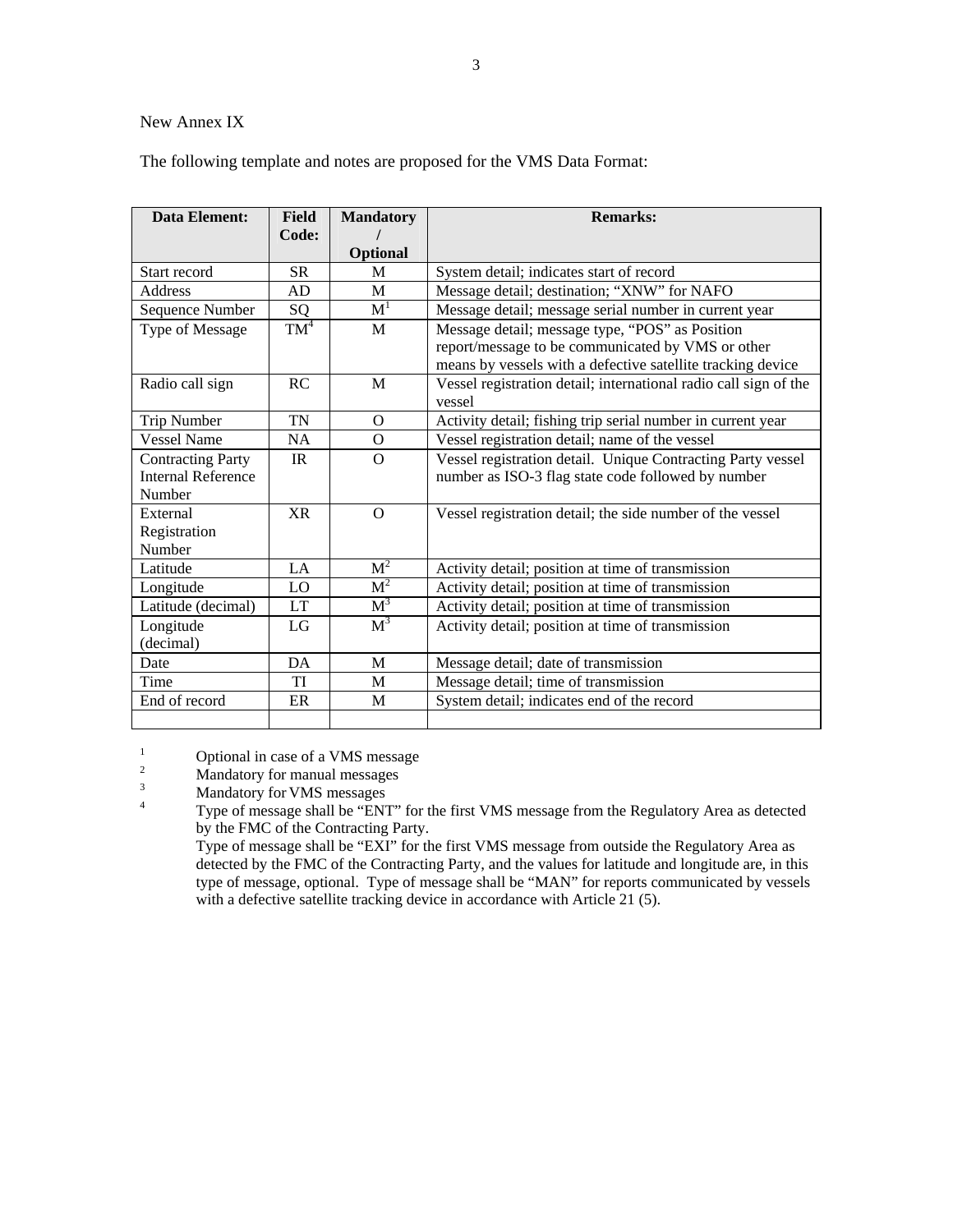#### **Annex X Format for communication of catches and reports by fishing vessels**

Following changes are proposed to Annex X

#### **ENTRY report**

5. Delete template 2) "ENTRY" report and use the template in Annex IX instead. At the same time the data elements Vessel Name (NA) and External Registration Number (XR) will be optional (see point 3)

# **TRANSHIPMENT report**

- 6. Change heading for 3) "TRANSHIPMENT" report to read as: 2) "TRANSHIPMENT" report
- 7. Change data element Master Name (MA) in the Transhipment report to be optional. This information is already being transmitted in the Catch on Entry (COE) report.
- 8. Make the data elements Latitude (LA) and Longitude (LO) optional by a footnote; Optional if the vessel is subject to satellite tracking in accordance with Article 21 (1).

# **Catch on EXIT report**

- 9. Change the heading for "Catch on EXIT" report to read as: 3) "Catch on EXIT" report
- 10. Make the data element Master Name (MA) as optional.
- 11. Make the data elements Latitude (LA) and Longitude (LO) optional by a footnote; Optional if the vessel is subject to satellite tracking in accordance with Article 21 (1)
- 12. In the remarks column for the data element Catch (CA) is a reference to the last Catch report. The only Catch report is the CAX report in the Pilot Project so the reference must be to the CAX report ."….commencement of fishing in the R.A., or last Catch report (CAX) if such a report is sent according to the Pilot Project, in pairs as needed".
- 13. In this template is a data element "Days Fished" (DF). This appears to be new and probably taken directly from the NEAFC system. There is no reference to this data element in older NAFO document. There is no real use for this data element since the number of days in the area will automatically be calculated from the day of entry, this should either be made optional or simply deleted.

#### **EXIT report**

14. Delete template 5) "EXIT" report and use the template in Annex IX instead. At the same time the data elements Vessel Name (NA) and External Registration Number (XR) will be optional (see point 3).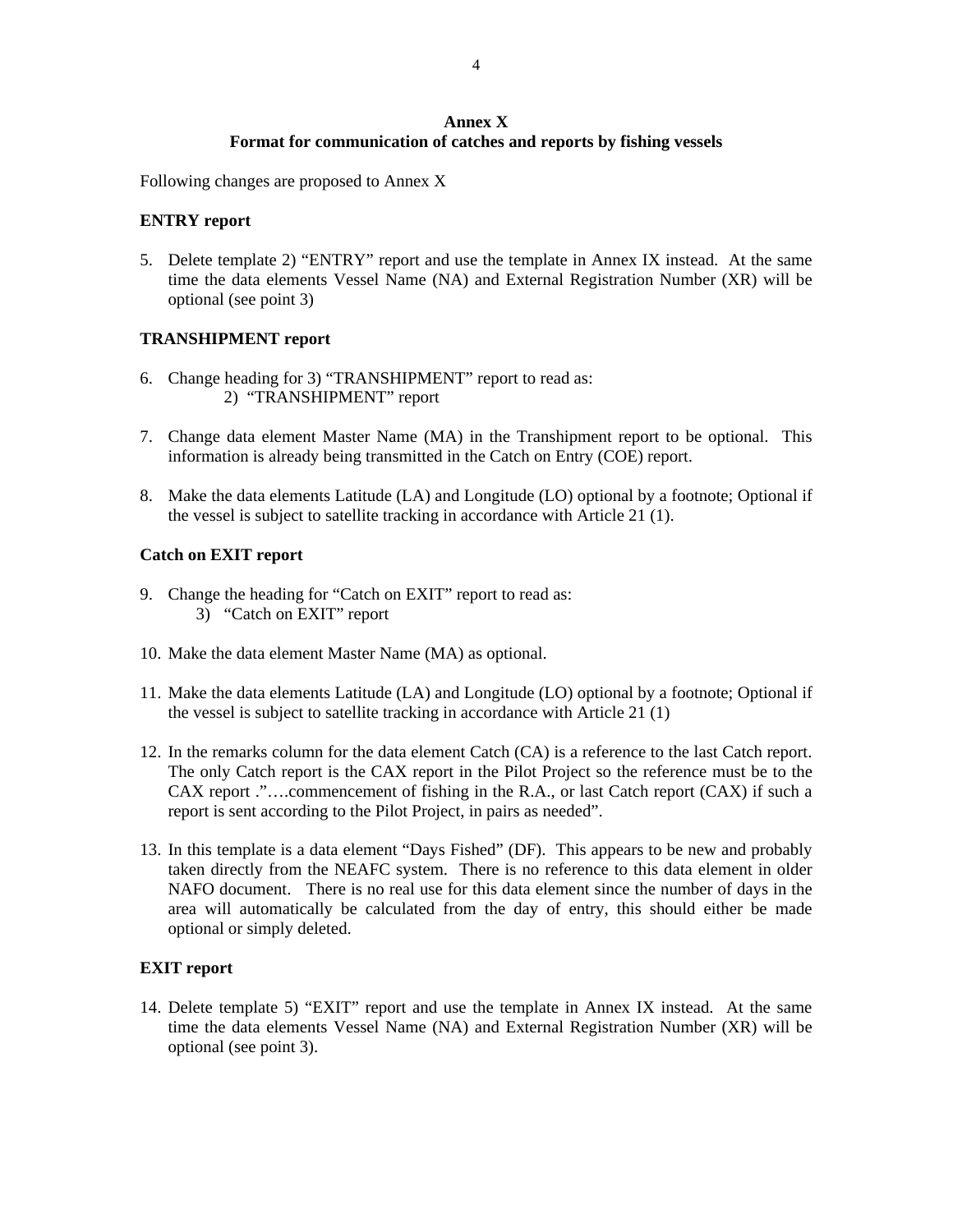#### **New Annex**

15. It is proposed to add a new Annex to list **"Data Exchange Format and Protocols"**. The purpose of this Annex is to explain the structure of the data exchange format and to list or make reference to agreed communication protocols. Show template for Return messages (RET) with its error codes and list all data elements from the North Atlantic Format which are used in reports and messages in the NAFO Regulatory Area with explanation on the content and size of each.

# **Annex XXIII Data Exchange Format and Protocols**

# **A. Data transmission format**

Each data transmission is structured as follows:

- 1. Data characters in accordance with ISO 8859.1
- 2. Each data transmission is structured as follows:
	- double slash ("/") and the characters "SR" indicate the start of a message;
	- a double slash ("/") and field code indicate the start of a data element;
	- a single slash ("/") separates the field code and the data;
	- pairs of data are separated by space;
	- the characters "ER" and a double slash ("//") at the end indicates the end of a record.

### **B. Data exchange protocols**

Authorised data exchange protocols for electronic transmission of reports and messages between Contracting Parties and the Secretary shall be in accordance with Annex XX, Rules on Confidentiality.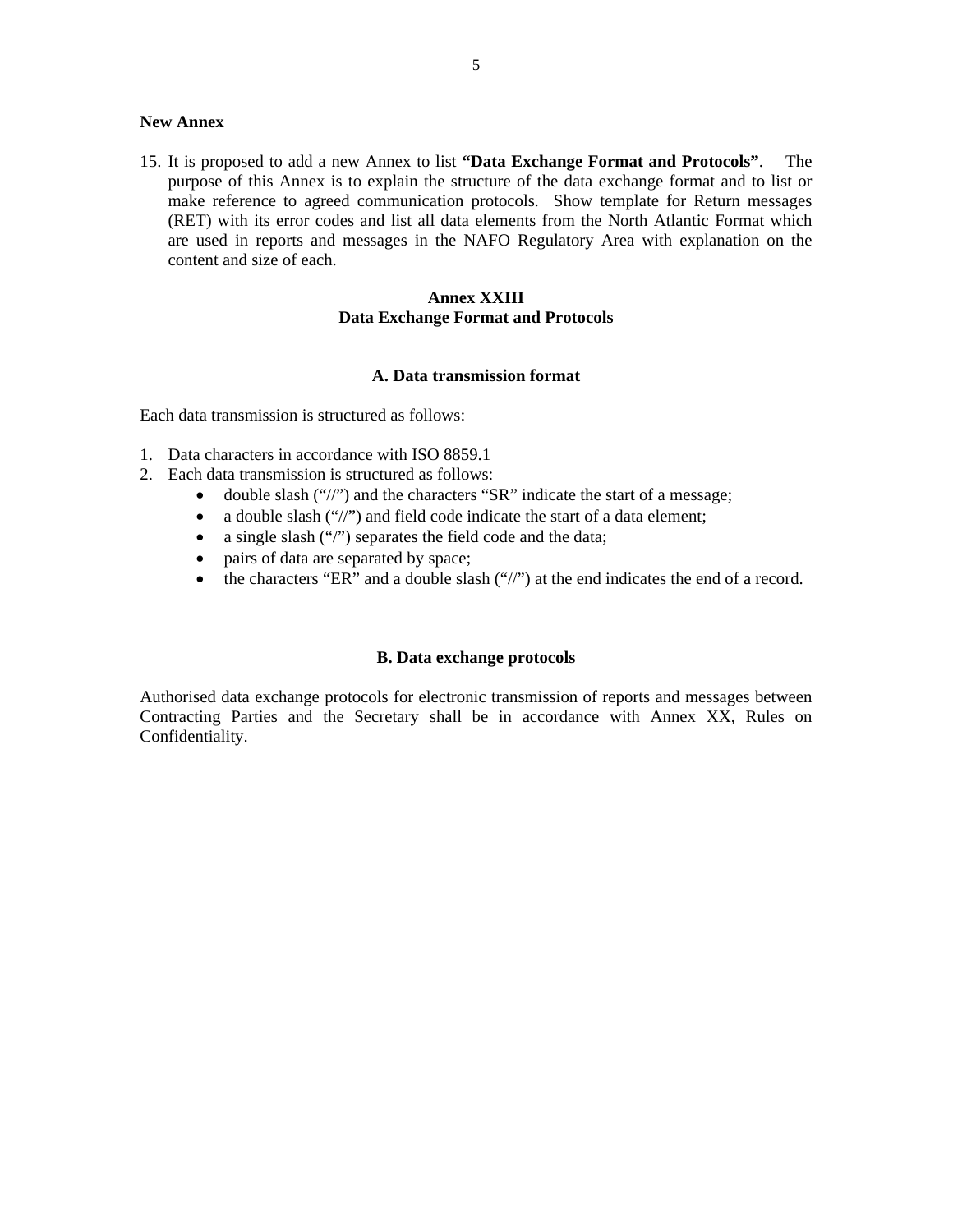# **New Annex… C. Format for electronic exchange of fisheries monitoring information (The North Atlantic Format)**

| Category                        | Data<br><b>Element</b>            | Field<br>code | <b>Type</b>                 | <b>Contents</b>     | <b>Definitions</b>                                                                   |
|---------------------------------|-----------------------------------|---------------|-----------------------------|---------------------|--------------------------------------------------------------------------------------|
| <b>System</b>                   | <b>Start Record</b>               | <b>SR</b>     |                             |                     | Indicates start of the record                                                        |
| <b>Details</b>                  | <b>End Record</b>                 | ER            |                             |                     | Indicates end of the record                                                          |
|                                 | <b>Return Status</b>              | RS            | $\overline{\text{Char}}^*3$ | Codes               | $ACK / NAK = Acknowledged / Not Acknowledged$                                        |
|                                 | <b>Return Error</b>               | RE            | Num*3                       | $001 - 999$         | Codes indicating errors as received at operation centre, see                         |
|                                 | Number                            |               |                             |                     | Annex XXIII D2                                                                       |
| <b>Message</b>                  | <b>Address</b>                    | AD            | Char*3                      | ISO-3166            | Address of the party receiving the message, "XNW" for                                |
|                                 | destination                       |               |                             | Address<br>ISO-3166 | <b>NAFO</b>                                                                          |
| <b>Details</b>                  | From                              | <b>FR</b>     | Char*3                      | Address             | Address of the transmitting party, (Contracting Party)                               |
|                                 | Type of                           |               | TM Char*3                   | Code                | Code for the message type as                                                         |
|                                 | Message                           |               |                             |                     |                                                                                      |
|                                 | Sequence                          |               | $SQ$ Num <sup>*6</sup>      | <b>NNNNNN</b>       | Message serial number                                                                |
|                                 | Number                            |               |                             |                     |                                                                                      |
|                                 | Record                            |               | $RN$ Num <sup>*6</sup>      | <b>NNNNNN</b>       | Serial number of the record in the relevant year                                     |
|                                 | Number                            |               |                             |                     |                                                                                      |
|                                 | <b>Record Date</b>                | <b>RD</b>     | $Num*8$                     |                     | YYYYMMDD Year, month and date                                                        |
|                                 | <b>Record Time</b>                | RT            | Num*4                       | <b>HHMM</b>         | Hours and minutes in UTC                                                             |
|                                 | Date                              | DA            | Num*8                       |                     | YYYYMMDD Year, month and date                                                        |
|                                 | Time                              | TI            | Num <sup>*4</sup>           | <b>HHMM</b>         | Hours and minutes in UTC                                                             |
| <b>Vessel</b>                   | Radio Call                        | RC            | Char*7                      | <b>IRCS Code</b>    | International Radio Call Sign of the vessel                                          |
|                                 | Sign                              |               |                             |                     |                                                                                      |
| <b>Registration Vessel name</b> |                                   |               | NA Char*30                  |                     | Name of the vessel                                                                   |
| <b>Details</b>                  | Ext.                              |               | $XR$ Char*14                |                     | Side Number of the vessel                                                            |
|                                 | registration<br><b>Flag State</b> | <b>FS</b>     | $Char*3$                    | ISO-3166            | State of registration                                                                |
|                                 | Contracting                       | IR            | Char*3                      | ISO-3166            | Unique vessel number attributed by the flag State pursuant to                        |
|                                 | Party internal                    |               | Num*9                       | $+$ max. $9N$       | registration                                                                         |
|                                 | ref. number                       |               |                             |                     |                                                                                      |
|                                 | Port Name                         | PO            | Char*20                     |                     | Port of registration of the vessel/homeport                                          |
|                                 | Vessel                            | VO.           | Char*60                     |                     | Name and address of the vessel owner                                                 |
|                                 | Owner                             |               |                             |                     |                                                                                      |
|                                 | Vessel                            | <b>VC</b>     | Char*60                     |                     | Name and address of the vessel charterer                                             |
|                                 | Charterer                         |               |                             |                     |                                                                                      |
| <b>Vessel</b>                   | Vessel                            |               |                             | VT Char*2 "OC"/"LC" | According to: "OC" OSLO 1947 Convention /"LC"<br><b>LONDON ICTM-69</b>               |
| Character.<br><b>Details</b>    | capacity<br>unit                  |               | Num*4 Tonnage               |                     | Capacity of the vessel in metric tons                                                |
|                                 | <b>Vessel Power</b>               | <b>VP</b>     | Char*2                      | 0-99999             | Indication of which measurement unit applies "HP" or "KW"                            |
|                                 | unit                              |               | $Num*5$                     |                     | Total main engine power                                                              |
|                                 | Vessel                            | VL            | Char*2                      | "OA"/"PP"           | Unit "OA" length overall, "PP" length between                                        |
|                                 | Length                            |               | Num*3                       | Length in           | perpendiculars                                                                       |
|                                 |                                   |               |                             | meters              | Total length of the vessel in meters, rounded to the nearest                         |
|                                 |                                   |               |                             |                     | whole meter                                                                          |
|                                 | Vessel Type                       | TP            | Char*3                      | Code                | As listed in Annex V.A.                                                              |
|                                 | <b>Fishing Gear</b>               | GE            |                             | Char&3 FAO Code     | International Standard Statistical Classification of the Fishing<br>Gear as Annex VI |
|                                 | Limited                           | LU            | Char*3                      | Yes or No           | Yes or No to indicate whether a limited authorization is valid                       |
|                                 | Authorization                     |               |                             |                     | or not                                                                               |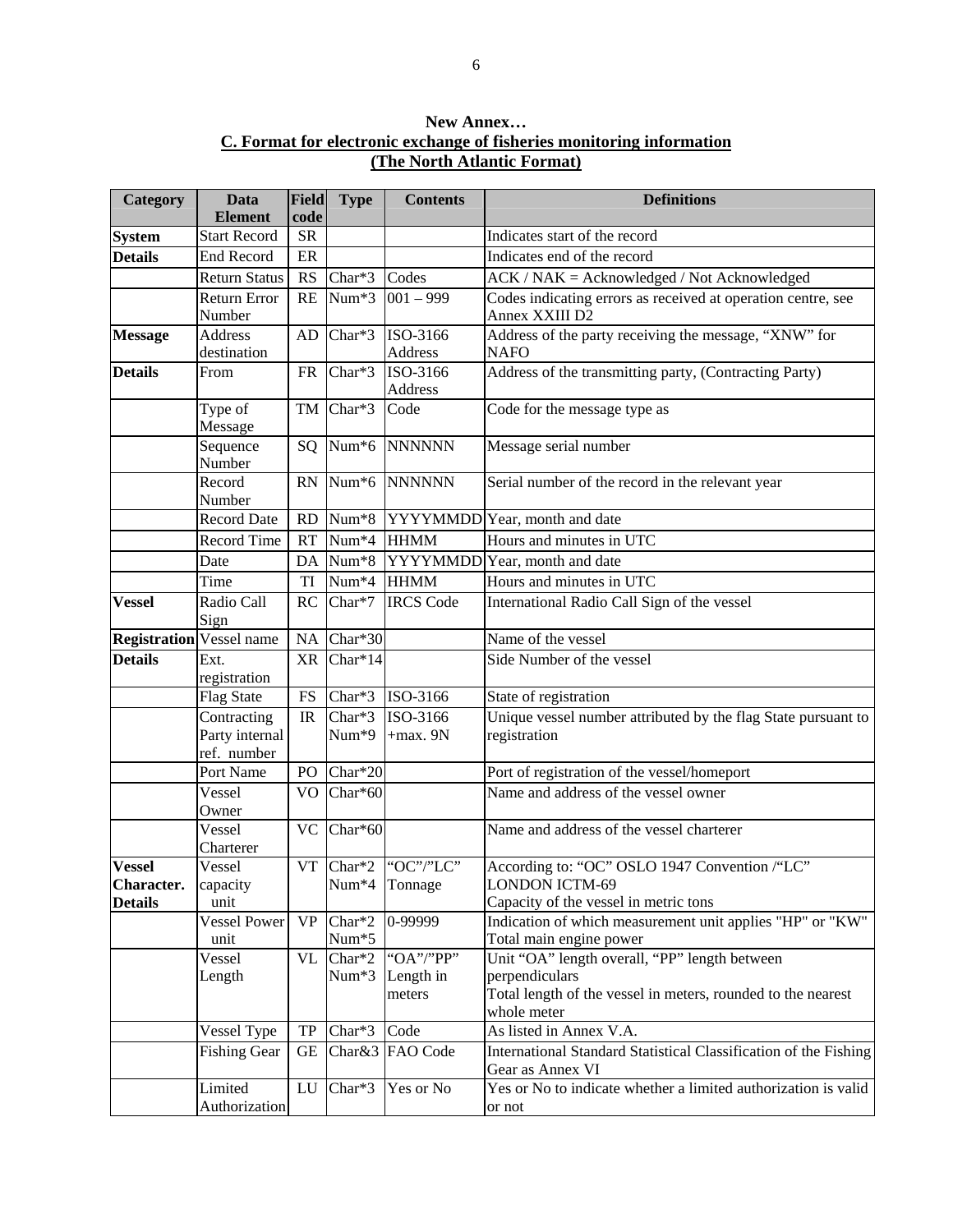| Category                          | <b>Data Element</b>                                                                | <b>Field</b><br>code | <b>Type</b>          | <b>Contents</b>                    | <b>Definitions</b>                                                                                                                                                                                                                |
|-----------------------------------|------------------------------------------------------------------------------------|----------------------|----------------------|------------------------------------|-----------------------------------------------------------------------------------------------------------------------------------------------------------------------------------------------------------------------------------|
| <b>Activity</b><br><b>Details</b> | Latitude                                                                           | LA                   | Char*5               | 84)                                | NDDMM *WGS- e.g. //LA/N6235 = $62^{\circ}35'$ North                                                                                                                                                                               |
|                                   | Longitude                                                                          | LO                   | Char*6               | E/WDDDMM<br>$(WGS-84)$             | e.g. //LO/W02134 = $21^{\circ}34'$ West                                                                                                                                                                                           |
|                                   | Latitude (decimal)                                                                 | LT                   | Char*7               | $+/-DD.ddd$                        | Value negative if latitude is in the southern<br>hemisphere <sup>1</sup> (WGS84)                                                                                                                                                  |
|                                   | Longitude (decimal)                                                                | LG                   | $Char*8$             | +/-DDD.ddd                         | Value negative if longitude is in the western<br>hemisphere <sup>1</sup> (WGS84)                                                                                                                                                  |
|                                   | <b>Trip Number</b>                                                                 | <b>TN</b>            | Num*3                | 001-999                            | Number of the fishing trip in current year                                                                                                                                                                                        |
|                                   | Catch<br>Species<br>Quantity                                                       | CA                   | Char*3<br>$Num*7$    | FAO species<br>code<br>0-9999999   | The cumulative catch retained on board by<br>species, in kilogram live weight rounded to the<br>nearest 100 Kg since the vessel entered the R.A.<br>or since the last CAX report if such a report is<br>sent, in pairs as needed. |
|                                   | Quantity onboard<br>Species<br>Quantity                                            | <b>OB</b>            | $Char*3$<br>Num*7    | FAO species<br>Codes<br>0-9999999  | Quantity onboard the vessel by species in<br>kilograms live weight rounded to the nearest 100<br>Kg, in pairs as needed                                                                                                           |
|                                   | <b>Transferred</b> species<br>Species<br>Quantity                                  | KG                   | $Char+3$<br>$Num*7$  | FAO species<br>Codes<br>0-9999999  | Information concerning the quantities transferred<br>between vessels by species in kilograms live<br>weight rounded to the nearest 100 Kg. whilst<br>operating in the R.A.                                                        |
|                                   | Relevant Area                                                                      | RA                   | Char*6               | <b>ICES/NAFO</b><br>Codes          | Code for the relevant fishing area                                                                                                                                                                                                |
|                                   | Directed Species                                                                   | DS                   | Char*3               | FAO species<br>codes               | Code for the species the vessel is targeting.<br>Allow for several species, separated by a space.<br>E.g. //DS/species species species//                                                                                          |
|                                   | <b>Transhipped From</b>                                                            | TF                   | Char*7               | <b>IRCS</b> Code                   | International Radio Call Sign of the donor vessel                                                                                                                                                                                 |
|                                   | Transhipped To                                                                     | <b>TT</b>            | Char*7               | <b>IRCS</b> Code                   | International Radio Call Sign of the receiving<br>vessel                                                                                                                                                                          |
|                                   | <b>Master Name</b>                                                                 | MA                   | Char*30              |                                    | Name of the vessels master                                                                                                                                                                                                        |
| Pilot<br>Project                  | Apparent<br>Infringement                                                           | AF                   | $Char*1$             | $\overline{Y}$ or N                | For onboard observer to report his observations                                                                                                                                                                                   |
|                                   | Discard<br>Species<br>Quantity                                                     | RJ                   | $Char*3$<br>Num*7    | FAO Species<br>Code<br>0 - 9999999 | Detailed information regarding discard in<br>kilograms live weight, in pairs as needed.                                                                                                                                           |
|                                   | Undersize<br>Species<br>Quantity                                                   | US                   | Char*3<br>Num*7      | FAO Species<br>Code<br>0 - 9999999 | Detailed information regarding undersize catch in<br>kilograms live weight, in pairs as needed.                                                                                                                                   |
|                                   | Daily catch<br>Species                                                             | CA                   | $Char*3$             | FAO species<br>code<br>0-9999999   | The cumulative catch retained on board by<br>species, in kilogram live weight rounded to the<br>nearest 100 Kg since the vessel entered the R.A.<br>or since the last CAX report if such a report has                             |
|                                   | Quantity                                                                           |                      | Num*7                |                                    | been sent, in pairs as needed.                                                                                                                                                                                                    |
|                                   | Mesh Size                                                                          | ME                   | Num*3                | $0 - 999$                          | Average mesh size in millimetres                                                                                                                                                                                                  |
|                                   | Production                                                                         | <b>PR</b>            | $Char*3$             | Code                               | Code for the production Annex XXI (c)                                                                                                                                                                                             |
|                                   | Log Book<br>Hails                                                                  | LB<br>HA             | $Char*1$<br>$Char*1$ | Y or N<br>Y or N                   | For onboard observer to approve the entries in the<br>vessels log book<br>For onboard observer to approve the hails sent                                                                                                          |
|                                   |                                                                                    |                      | Char*30              | Text                               | from the vessel<br>Name of the onboard observer                                                                                                                                                                                   |
|                                   | <b>Observer Name</b><br>Free Text                                                  | <b>ON</b><br>MS      | $Char*255$           | Text                               | Activity detail; for further comments by observer                                                                                                                                                                                 |
|                                   | The plus sign $(+)$ does not need to be transmitted; leading zeros can be omitted. |                      |                      |                                    |                                                                                                                                                                                                                                   |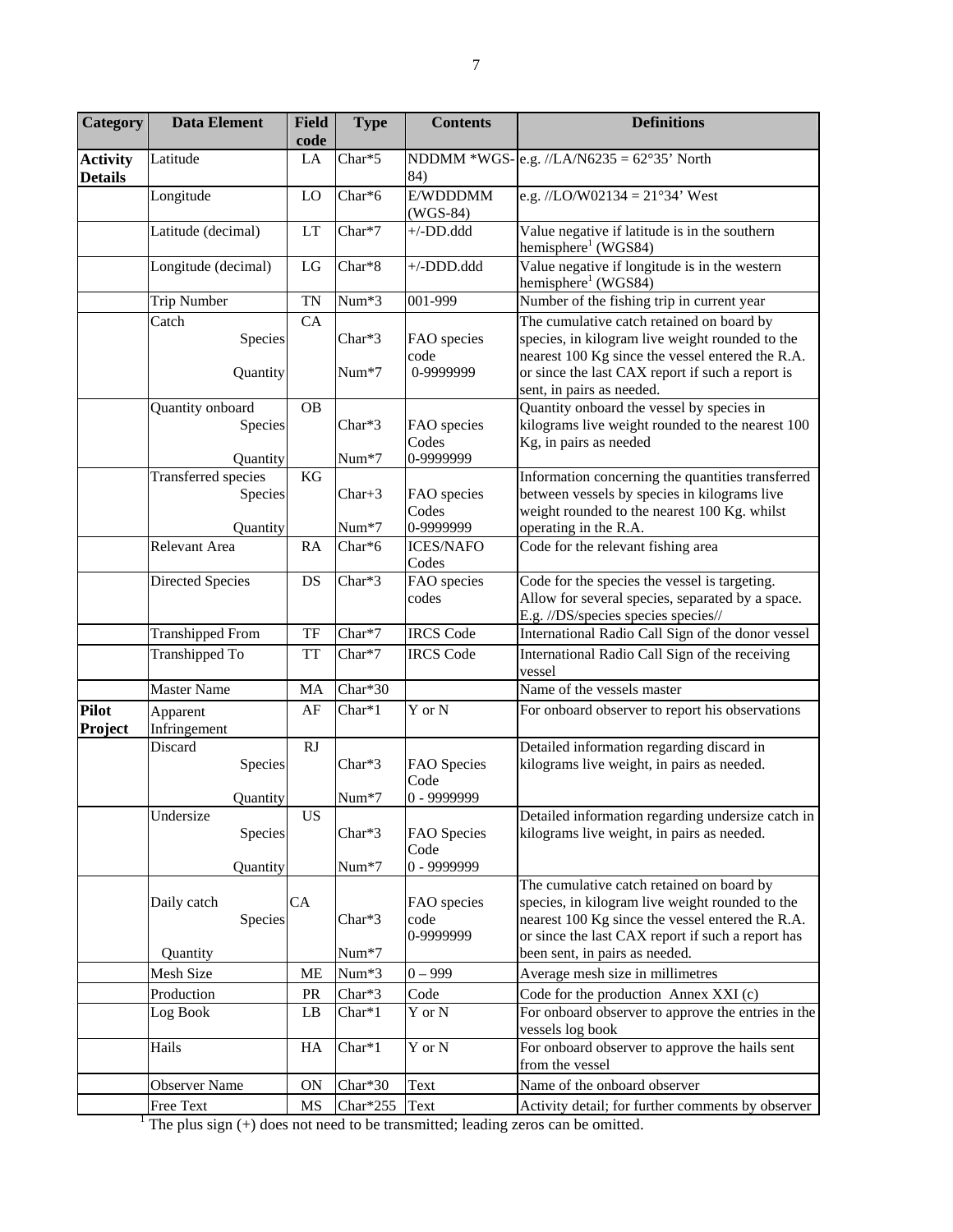# **D. 1) Structure of reports and messages as laid down in Annex IX and Annex X when forwarded by Contracting Parties to the Secretary.**

Where appropriate, each Contracting Party shall retransmit to the Secretary reports and messages received from its vessels in accordance with Articles 21 and 22; subject to the following amendments:

- the address (AD) shall be replaced by the address of the Secretary (XNW)
- the data elements "record date" (RD), "record time" (RT), "record number" (RN) and "from" (FR) shall be inserted.

# **D. 2) Return messages.**

If a Contracting Party so requests, the Secretary shall send a return message every time an electronic transmission of a report or message is received.

**Data Element** Field **Code Mandatory/ Optional Remarks**  Start Record SR M System detail; indicates start of record Address  $\begin{vmatrix} AD \end{vmatrix}$  M  $\begin{vmatrix} Message \ detail; destination, Contracting Party \end{vmatrix}$ sending the report From FR M Message detail; XNW is NAFO (who is sending the return message) Type of message TM M Message detail; message type RET for return message Return Status RS | RS | M Reporting detail; code showing whether the report/message is acknowledged or not (ACK or NAK) Return error number RE O Reporting detail; number showing the type of error: report/message unreadable (101), inconsistent data (102), sequence error (103) Record number RN M Reporting detail; record number of the report/message which is received Date **DA** M Message detail; date of transmission Time TI M Message detail; time of transmission End of Record ER M System detail; indicates end of the record

Return message format: